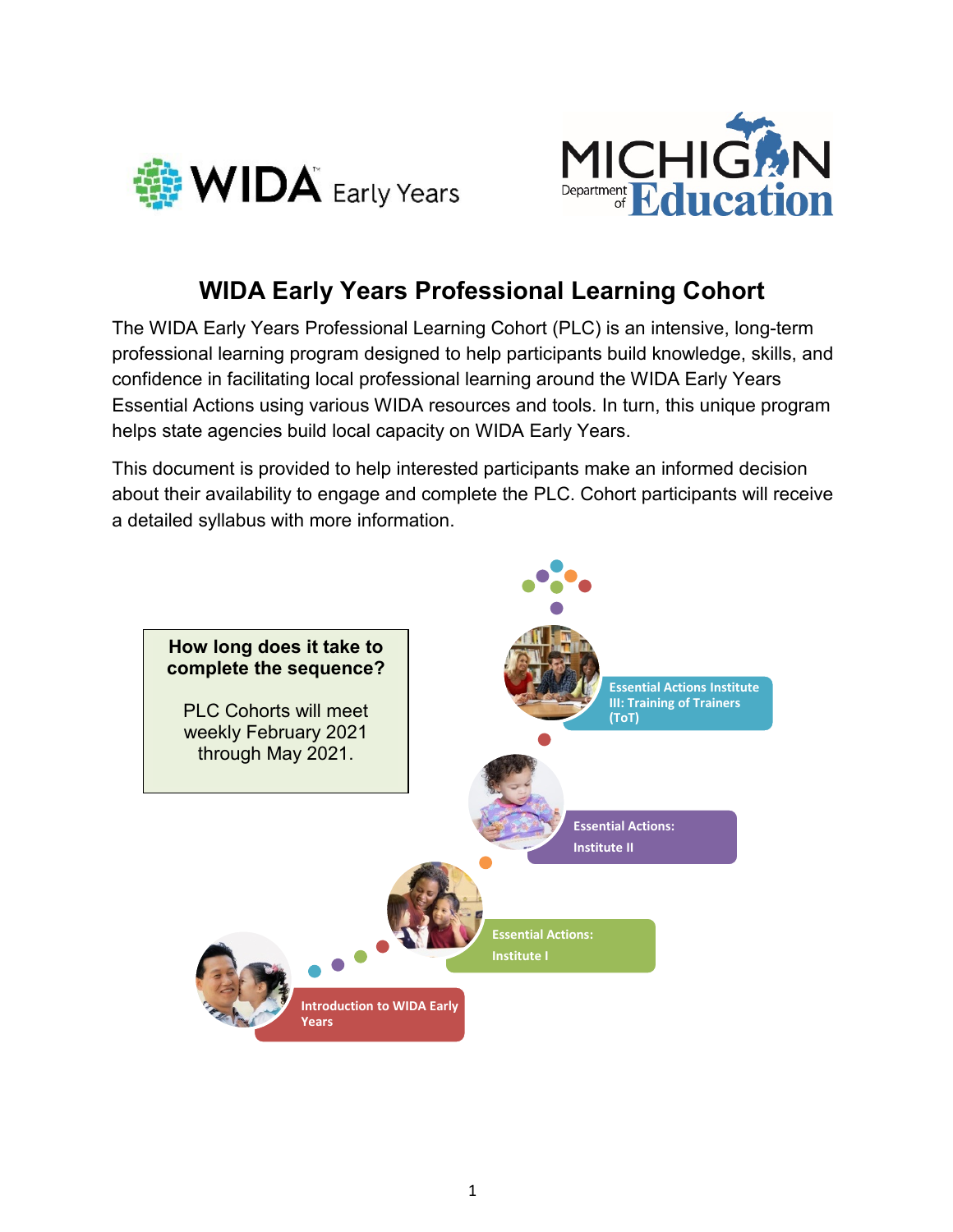#### **PLC Schedule: Event Dates and Times**

Both PLCs will have scheduled events (i.e., live webinars, facilitator office hours, independent work, and small group work) on Tuesdays and Thursdays from February 2<sup>nd</sup> through May 27<sup>th</sup>. The following event dates and times will remain consistent throughout the PLC for each cohort to help participants plan accordingly.

| <b>Michigan PLC A (AM Cohort)</b>         | <b>Michigan PLC B (PM Cohort)</b>               |
|-------------------------------------------|-------------------------------------------------|
| All times are ET                          | All times are ET                                |
| Live webinars: Tuesdays from 9:00-10:30am | <b>Live webinars: Tuesdays from 1:00-2:30pm</b> |
| Optional office hours/independent work    | Optional office hours/independent work          |
| time: Tuesdays from 10:45-11:45am         | time: Tuesdays from 2:45-3:45pm                 |
| Small group or independent work time:     | <b>Small group or independent work time:</b>    |
| Thursdays from 9:00-10:30am               | Thursdays from 2:45-3:45pm                      |

### **Estimated Total Hours**

We estimate a total of 60-70 hours across the four months to complete the PLC. The table below outlines the total hours for the scheduled eWorkshop events provided in this document. *The total time for the scheduled events is 60 hours.* 

| <b>February</b> | <b>March</b> | April | <b>May</b> |
|-----------------|--------------|-------|------------|
| 16              | hours        | hours | hours      |
| hours           |              | 16.   | ''         |

### **eWorkshop Schedule At-A-Glance**

| <b>Introduction to WIDA Early Years</b>                                                 |  |  |
|-----------------------------------------------------------------------------------------|--|--|
| Tuesday, February 2, 2021:                                                              |  |  |
| Webinar 1 and optional office hours/independent work time (2.5 hrs)                     |  |  |
| Thursday, February, 4, 2021: Group Time (1.5 hrs)                                       |  |  |
| Tuesday, February 9, 2021:                                                              |  |  |
| Webinar 2 and optional office hours/independent work time (2.5 hrs)                     |  |  |
| Thursday, February 11, 2021: Group or Independent Work Time (1.5 hrs)                   |  |  |
| <b>WIDA Early Years Essential Actions: Institute I</b>                                  |  |  |
| Tuesday, February 16, 2021:                                                             |  |  |
| Webinar 1 and optional office hours/independent work time (2.5 hrs)                     |  |  |
| Thursday, February 18, 2021: Group Time (1.5 hrs)                                       |  |  |
| Tuesday, February 23, 2021: Group/Independent time and optional Office Hours (2.5 hrs)* |  |  |
| Thursday, February 25, 2021: Group/Independent time (1.5 hrs)*                          |  |  |
| Tuesday, March 2, 2021:                                                                 |  |  |
| Webinar 2 and optional office hours/independent work time (2.5 hrs)                     |  |  |
| Thursday, March 4, 2021: FREE - NO EVENTS                                               |  |  |